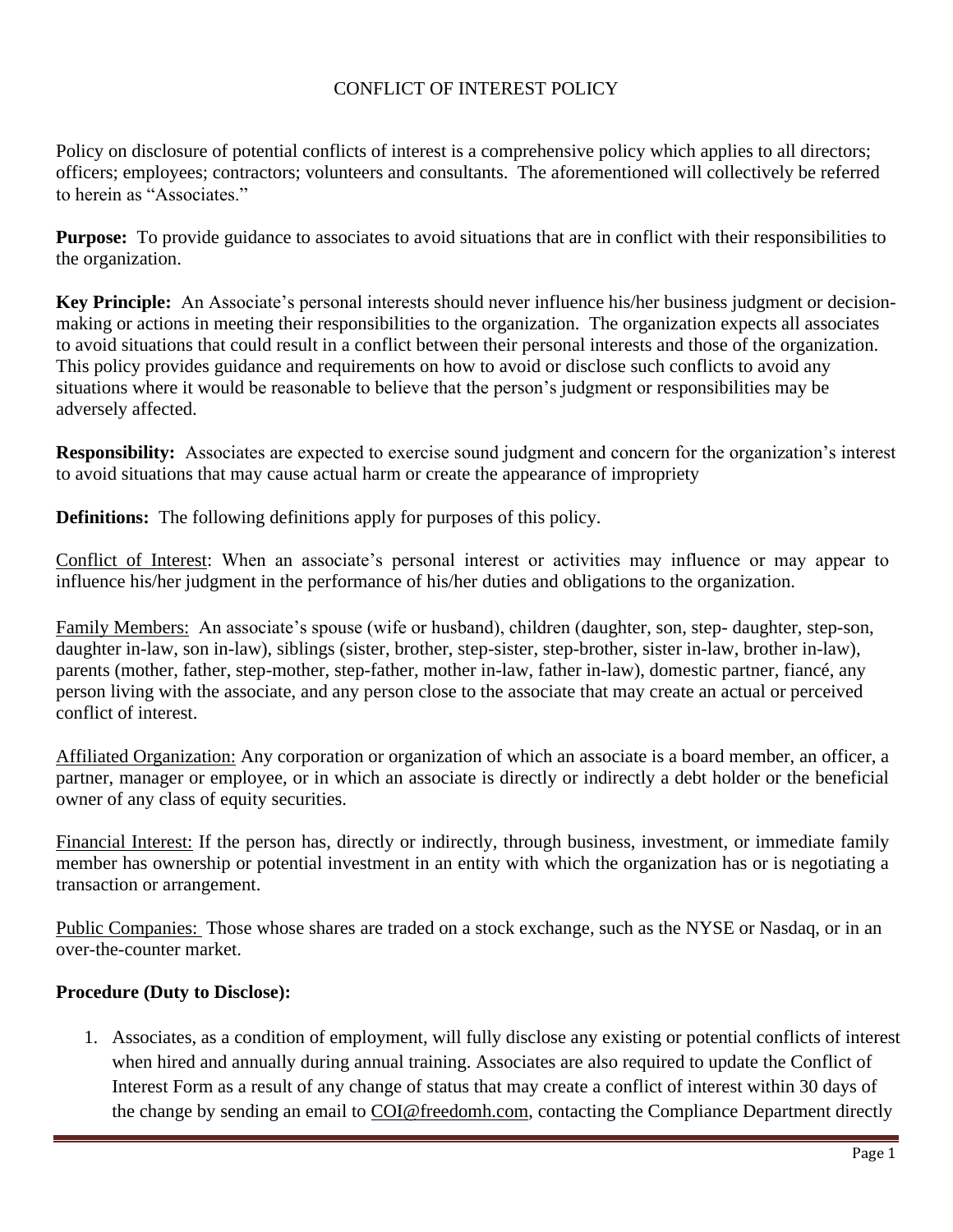or by utilizing credentials to log into the Compliance System at

<https://compliancetraining.freedomh.com/Login/Login.aspx> and accessing the Conflict of Interest module. Associates are required to disclose any potential or actual conflicts of interest to their manager and disclose the matter to the Compliance Department by completing the Conflict of Interest Form which can be found on the Compliance Page on the company intranet.

- 2. The Compliance Department oversees the Conflict of Interest Disclosure process, including the review of the Conflict of Interest disclosures. The Compliance Department will coordinate with Legal and Human Resources departments, and business unit leads as appropriate, to assess disclosures and to implement mitigation plans, as necessary. The Compliance Department collects the disclosures of associates who have family members employed by the organization and provides periodic reports to Human Resources so they may review to ensure no prohibited relationships have been disclosed.
- 3. Compliance Department management may report Conflict of Interest disclosure results to the Board of Directors, President of Medicare Markets and any other members of management, as appropriate.
- 4. Human Resources, members of management and Legal may consult with the Compliance Department regarding Conflict of Interest mitigation plans.
- 5. All Associates will be informed and educated, under the auspices of the organization's Conflict of Interest Policy and Standards of Conduct, of their ongoing duty to disclose and update information related to potential Conflicts of Interest.

# **Examples of Conflicts of Interests:**

Conflicts of interest may arise in many situations. Below are some of the common situations an associate may encounter. This is not intended to represent a comprehensive list of conflicts of interest. Even if a particular situation is not expressly mentioned herein, Associates are advised to disclose all potential conflicts, which may result in a violation of the conflict of interest policy.

1. Personal financial interest

Associates may not own, directly or indirectly, a significant financial interest in any business that does business with, seeks to do business with, or competes with the organization. In general, a significant financial interest is ownership by an associate and/or an immediate family member of more than one percent of the outstanding securities/capital value of a business entity, or that represents more than five percent of the associate's total assets and/or those of an immediate family member.

Associates must not refer customers, members, beneficiaries or those who do business with the organization to an entity in which the associate or a family member has a financial or other material interest. Some unique situations may qualify as an exception to this policy. The Compliance Department will address any exceptions on an individual basis. In addition, exceptions to this policy may require the Compliance Officer's written approval.

2. Outside employment

Associates may not use company time, name, assets or the services of other associates for any outside activities unless authorized by company policies. An associate's primary employment obligation is to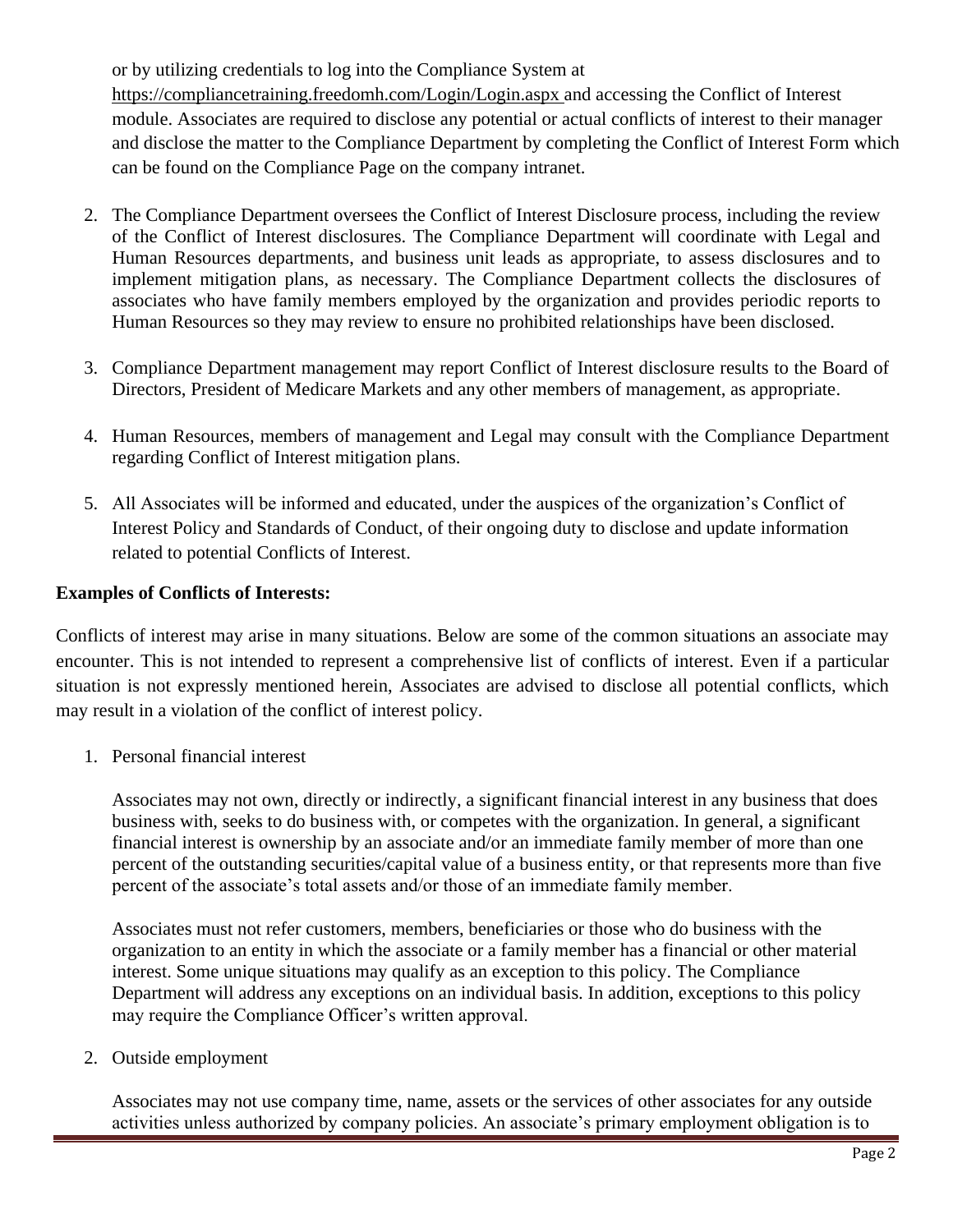the organization and any external activities, such as a second job or a personal business, must not conflict with the associate's obligations. Associates must notify their manager and disclose the matter on the Conflict of Interest Form. The associate's manager and the Compliance Department will help the associate determine if the outside employment or other external activities presents a conflict. In many situations, the Compliance Department can work with managers and associates to develop mitigation plans to help prevent any actual or perceived conflicts. Associates may be required to disassociate from the conflicting relationship as a condition of continued employment.

3. Service on an external board of directors

Any associate who wishes to serve on any board of directors must disclose this information on the Conflict of Interest Form prior to accepting the board appointment and provide relevant information to the Compliance Department.

*Public Company Board:* Associates who wish to serve on the board of a Public Company must contact the Compliance Department prior to accepting the board appointment. The Compliance Department will gather information from the associate and the associate's manager to determine if any conflict exists. Public Company Board assignments also require pre-approval by the Compliance Officer, Legal and the President of Medicare Markets. Compliance facilitates this approval process and notifies the associate of the outcome.

*Non-profit or Private Boards:* Associates who wish to serve on the board of a non-profit organization or a privately owned company must contact the Compliance Department prior to accepting the board appointment. The Compliance Department will gather information from the associate and the associate's manager to determine if any conflict exists. If the associate will receive compensation (cash, equity) to serve on these types of boards, the board appointment requires the pre-approval of the Compliance Officer and the applicable senior management members. Compliance facilitates this approval process and notifies the associate of the outcome.

- 4. If an associate is serving on the board of a private company, and the company then later becomes a Public Company, the associate must notify the Compliance Department as soon as possible. The Compliance Department will obtain information for review by management.
- 5. Family and personal relationships

Employment of relatives and individuals involved in personal relationships with associates is allowed as long as those individuals are the best qualified candidates for the job, and it is not a prohibited relationship.

A prohibited relationship occurs if the hiring, promoting or transferring of an associate's family member or someone with whom the associate has a personal relationship would result in the creation of a supervisory/subordinate relationship, or the appearance of any other potential or actual conflict of interest.

The associate cannot make decisions involving the hiring, promoting, transferring, compensation, performance evaluation, corrective action or termination of a family member's employment, or any others with whom the associate has a personal relationship with (including temporary workers, contractors, vendors, etc.)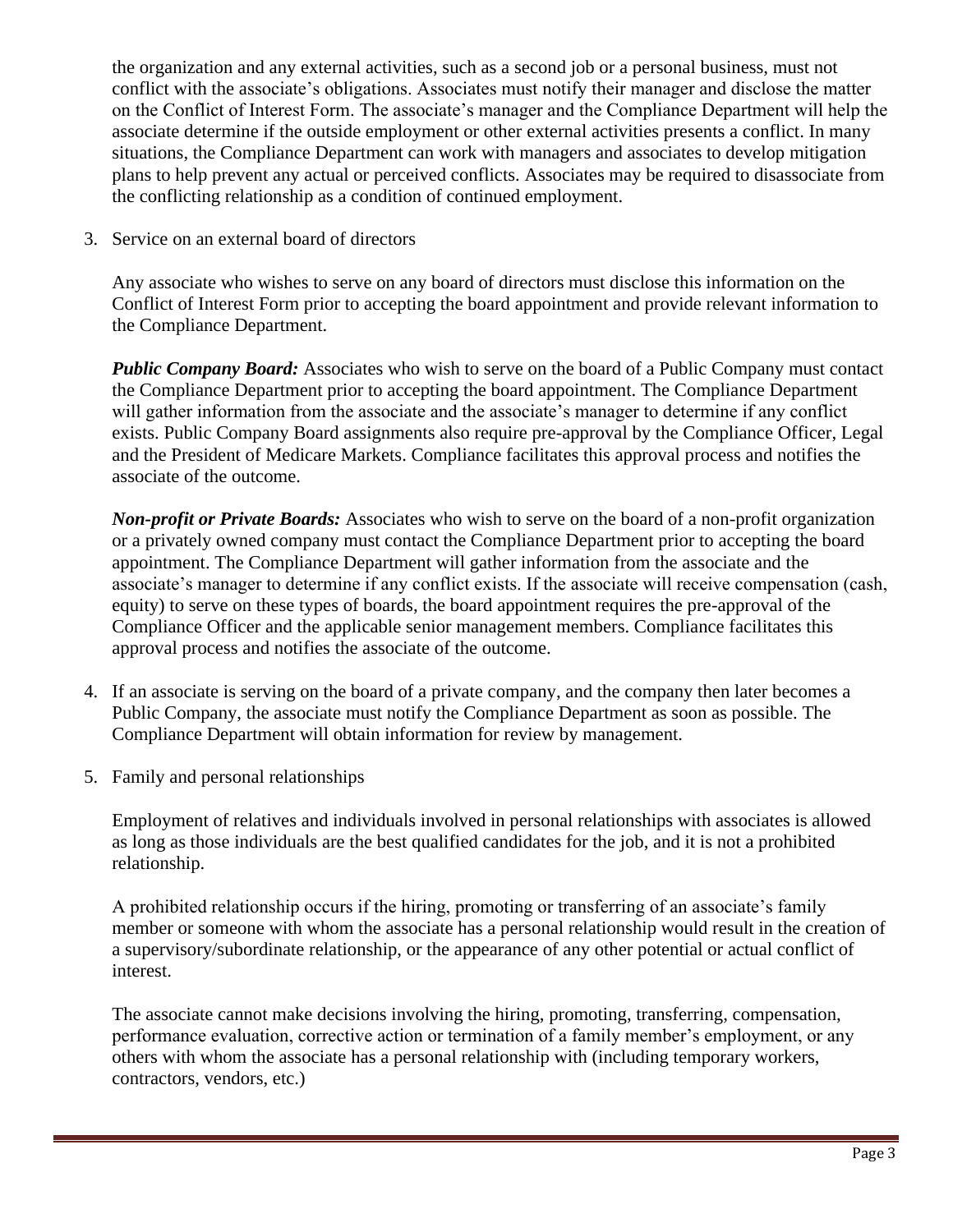6. Someone close to you working in the industry

Associates may find themselves in a situation where a spouse, family member or others close to the associate has a relationship with a competitor or another business in the Health Care industry. These situations require extra sensitivity and need to be disclosed on the Conflict of Interest Form which will be reviewed by the Compliance Department.

**Violations:** Violations of this Conflict of Interest Policy are to be brought immediately to the attention of the Human Resources Director, the Compliance Officer and/or Corporate Counsel to ensure appropriate investigation and remedial action.

*Record Retention:* The Conflict of Interest Forms completed in the Compliance System, and all other supporting documentation utilized in the approval, denial and disclosure process including mitigation plans will be maintained for a period of 10 years.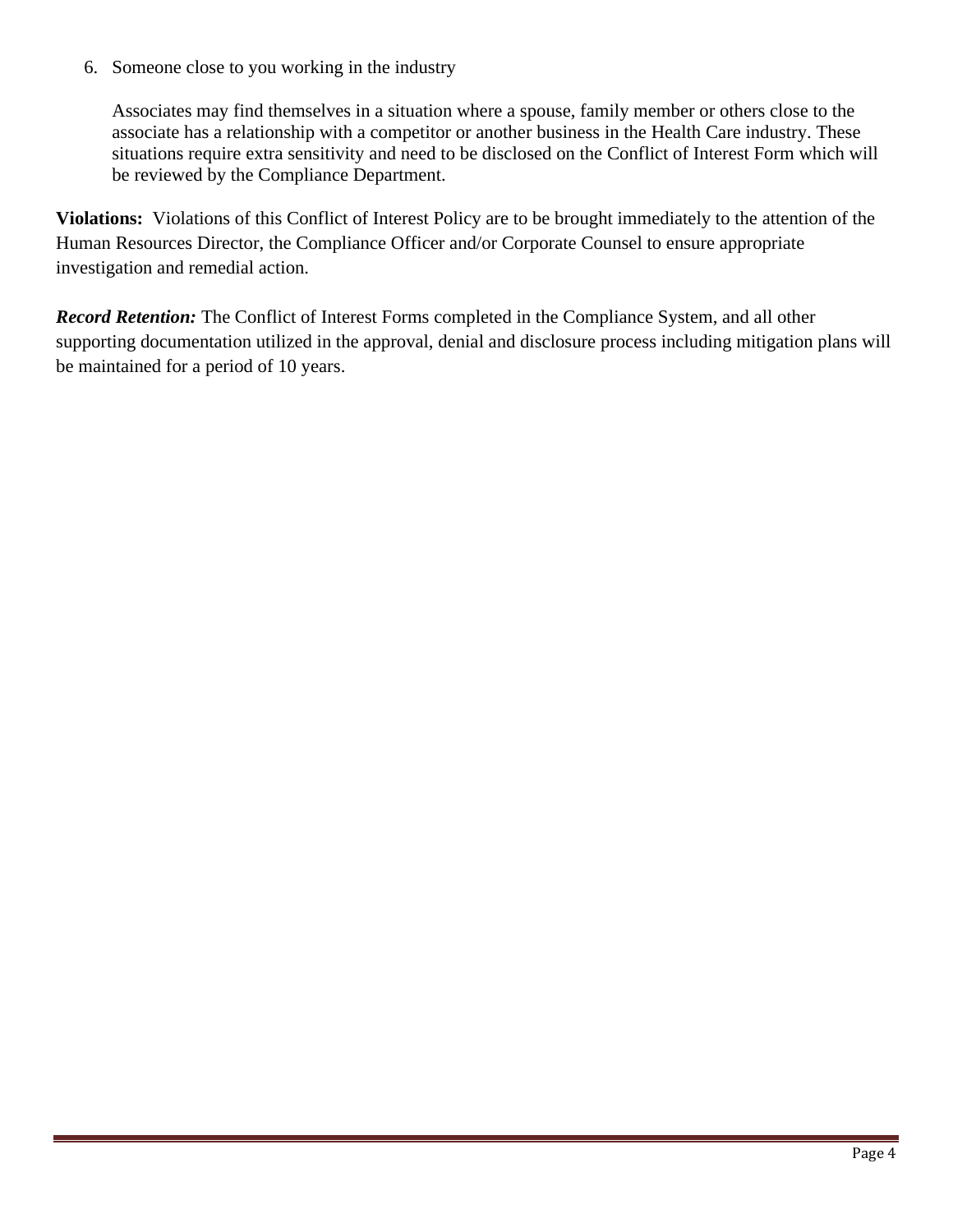#### **Attachment A Conflict of Interest Questionnaire**

*To be fully completed by directors; officers; employees; and contractors (collectively "Associates).*

*Please use additional sheets if it is necessary to supplement your answers. If the answer to each question below is "None", please state so.* 

Name of Associate: Title: Title: Date

1. Do you have any Immediate Family Members who are employed with the organization?

**Immediate Family Member Means:** your spouse, parent, stepparent, child, stepchild, siblings, motherin-law, father-in-law, son-in-law, daughter-in-law, brother-in-law, sister-in-law and anyone (other than a tenant or domestic associate) who shares such associate's home.

| <b>Name of immediate Family Member</b> | <b>Job Title of Immediate Family Member</b> |
|----------------------------------------|---------------------------------------------|
|                                        |                                             |
|                                        |                                             |
|                                        |                                             |
|                                        |                                             |
|                                        |                                             |

2. Do you and/or any of your immediate Family Members own either individually or collectively, any equity or voting interest, have control of, a significant influence or ownership in any entities that do business with the organization?

**Control means**: possession, directly or indirectly, of the power to direct or influence the direction of the management and policies, whether through ownership, voting securities, by contract or otherwise.

**Relationship means**: any employment (wages, salaries, fees, etc.), financial interest, consulting, contractual agreements/arrangement, Board of Directors, entities that either you or your family member have control of, significant influence over, or are a principal owner, or any other affiliation or interest of any kind.

| Name of individual and<br>relationship to you | Name of the organization<br>you/immediate family<br>member have control or<br>ownership in | Percentage<br>of<br>Ownership | <b>Nature of Business</b> |
|-----------------------------------------------|--------------------------------------------------------------------------------------------|-------------------------------|---------------------------|
|                                               |                                                                                            |                               |                           |
|                                               |                                                                                            |                               |                           |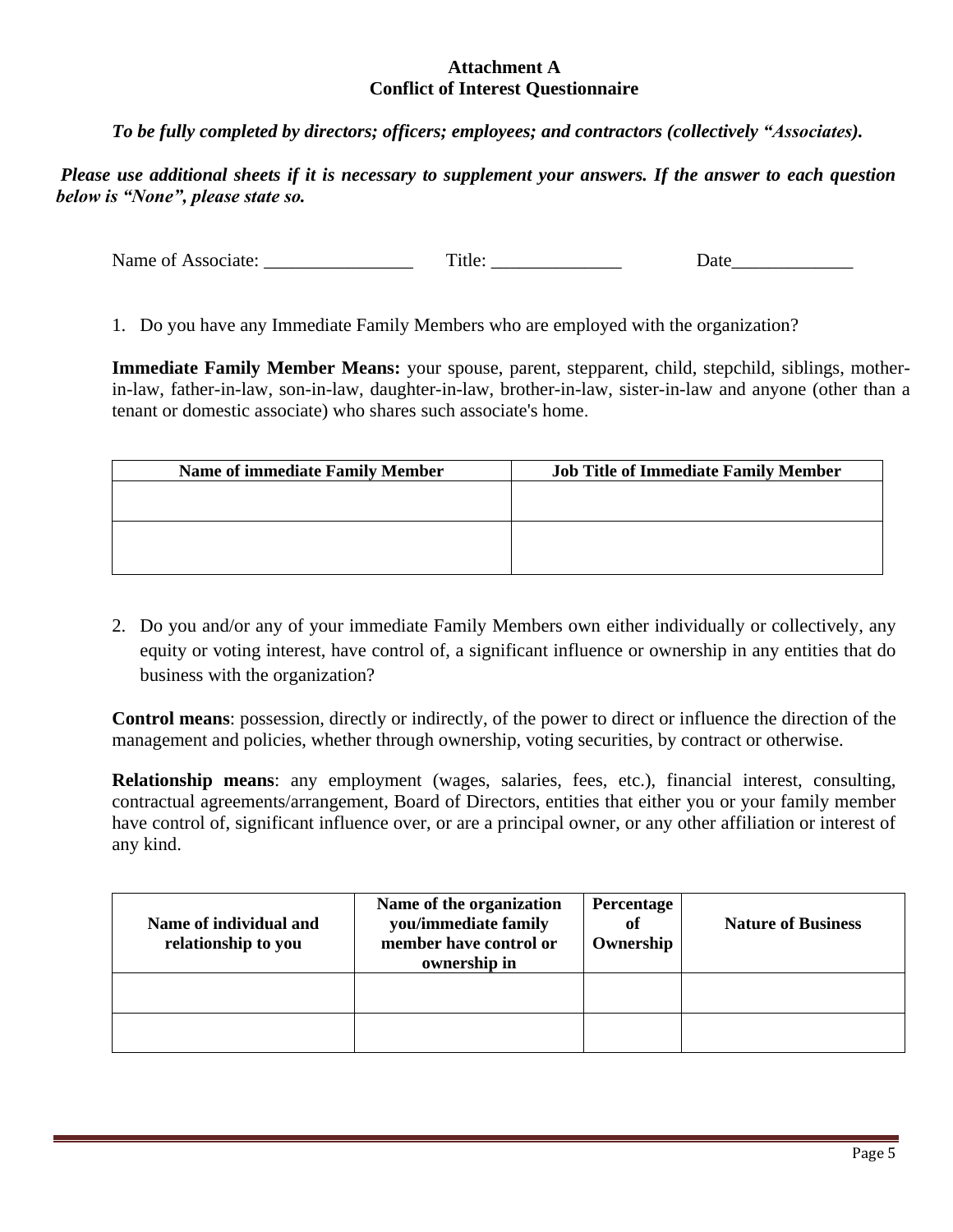3. List any other relationships not previously disclosed in the prior questions with any: Providers of Health Care Services, Alternate Care Delivery Systems, Suppliers of Health Care Needs, Medical Billing Entities, Health Insurance Companies or Related Organizations, Health and/or Life Related Insurance Agents, Brokers, or Other Insurance Affiliates, Medicare or Medicaid Contractors, Local/State/Federal Government Agencies with Health Care responsibilities, Health Care Professional or Trade Organizations, or Suppliers of Goods and/or Services to the Company.

# **Type of Relationship: Executive, Non-Management, Ownership, Contractual, Consulting, Board Member, Other**

| <b>Name of Organization</b> | <b>Type of</b><br>Organization | Individual who has the<br>relationship with the<br>Organization | <b>Type of Relationship-</b> |
|-----------------------------|--------------------------------|-----------------------------------------------------------------|------------------------------|
|                             |                                |                                                                 |                              |
|                             |                                |                                                                 |                              |

4. List the individual and the organization that you have accepted/received any gifts, special courtesies, payments or entertainment such as sporting event tickets, dinners, golf, spas, etc. (other than common business courtesies such as pens or coffee mugs which are reasonable in nature and amount) doing or seeking to do business with the organization under a government contract.

| <b>Name of Individual you</b><br>received the gift, special<br>courtesy or payment<br>from | Name of the<br>Organization<br>individual represents | <b>Description of</b><br>Gift, Courtesy or<br><b>Payment</b> | <b>Reason for Gift</b> | <b>Estimated</b><br><b>Retail Value</b> |
|--------------------------------------------------------------------------------------------|------------------------------------------------------|--------------------------------------------------------------|------------------------|-----------------------------------------|
|                                                                                            |                                                      |                                                              |                        |                                         |
|                                                                                            |                                                      |                                                              |                        |                                         |

5. List any employment outside the organization or any business you or an immediate family member own that does business with, seeks to do business with, or competes with the organization.

| <b>Name of Organization you are</b><br>employed with or have<br>ownership | Your Job Title | <b>Role or Responsibilities</b> |
|---------------------------------------------------------------------------|----------------|---------------------------------|
|                                                                           |                |                                 |
|                                                                           |                |                                 |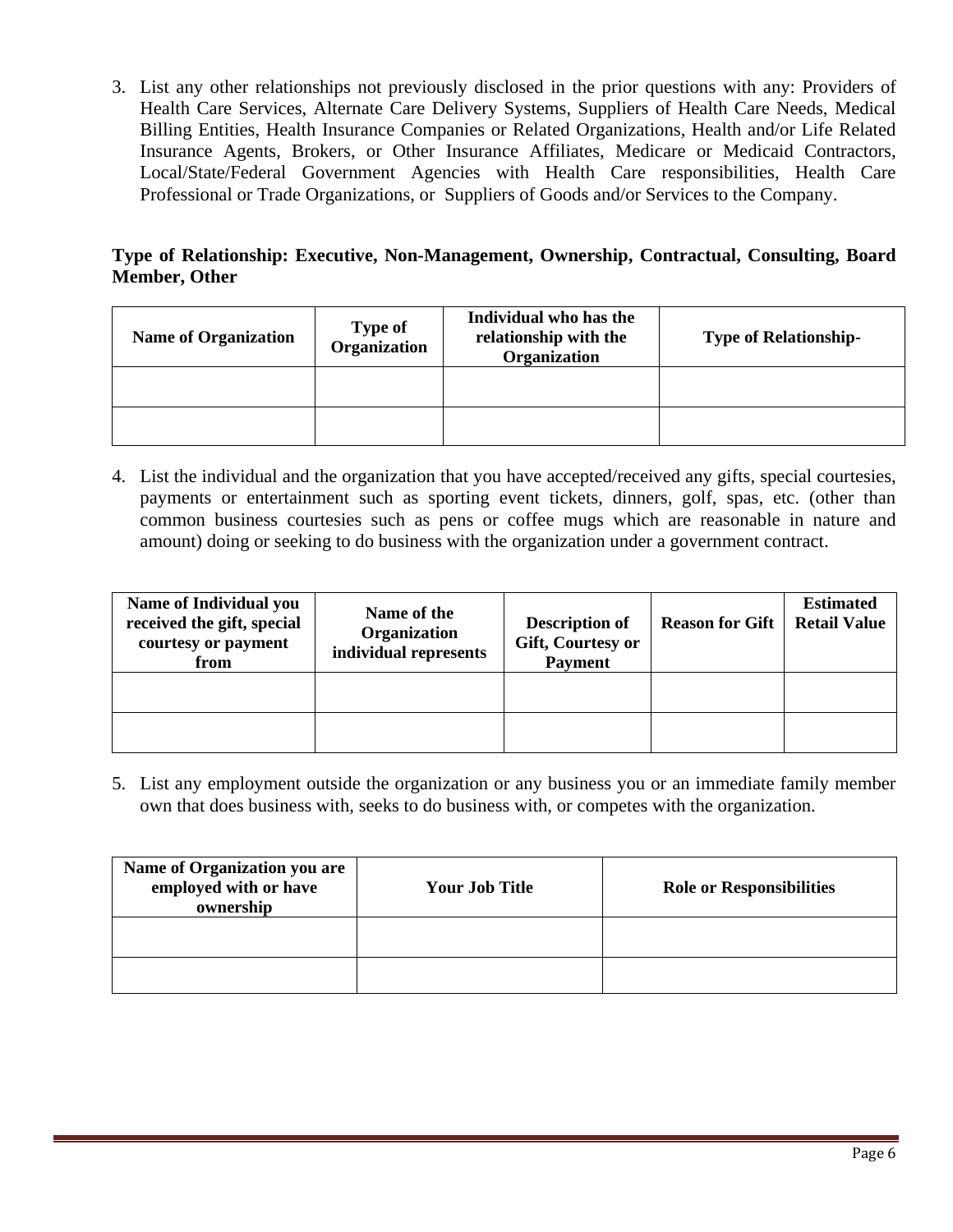6. List any participation on non-profit/charitable or for-profit organizations' Boards of Directors, Advisory Groups, Industry Associations, compensated medical or pharmaceutical research/studies, etc.

| <b>Name of Board, Advisory</b><br><b>Group, Industry Association</b> | Date of<br><b>Appointment/Engagement</b> | <b>How Compensated- Receive Equity</b><br>or Stock |
|----------------------------------------------------------------------|------------------------------------------|----------------------------------------------------|
|                                                                      |                                          |                                                    |
|                                                                      |                                          |                                                    |

7. List any participation on a Board of Directors or similar governing body as part of your job responsibilities for any organization owned investments or joint ventures.

A board position means a board of directors (or similar governing body) role such as a chair, director, manager, etc. for an entity where the organization has a partial ownership, minority ownership interests, or a joint venture.

| <b>Name of Entity</b> | <b>Your Job Title</b> | <b>Role or Responsibilities</b> |
|-----------------------|-----------------------|---------------------------------|
|                       |                       |                                 |
|                       |                       |                                 |